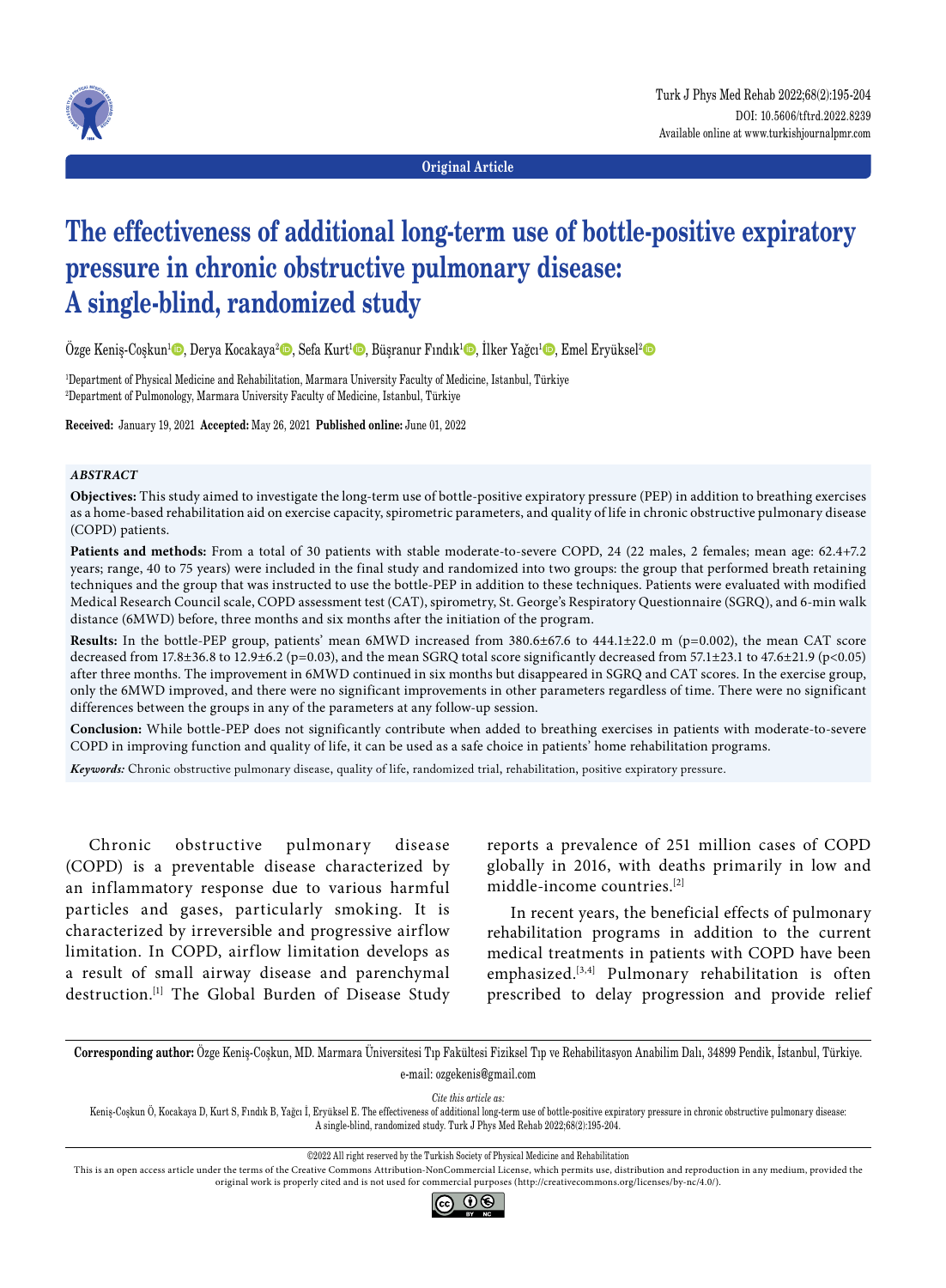of symptoms.[4] Various therapeutic interventions are applied to improve lung function, facilitate mucus clearance, and reduce the frequency of acute exacerbations.<sup>[5]</sup> One of the main components of the rehabilitation program in patients with COPD is airway cleaning techniques, which include conventional therapy (postural drainage, percussion, and vibration), airway cleaning through breathing techniques (cycle of active breathing techniques, autogenic drainage), positive expiratory pressure (PEP) devices (masked, mouthpiece, and oscillating), and high-frequency chest wall oscillation.[6] Positive expiratory pressure therapy applies resistance during expiration to provide PEP,<sup>[7]</sup> which improves collateral ventilation, secretion clearance, aerosol distribution, and functional residual capacity.[8] Positive expiratory pressure prevents the collapse of small airways, contributes to better gas distribution, and increases expiratory time and volume.[9] Currently, many commercial PEP devices are available. However, bottle-PEP can be used as an alternative to manufactured and marketed PEP devices since it can easily be made with low-cost parts.[10] Although there are many studies in the literature on airway clearance techniques in other pulmonary diseases with different devices, the use and effectiveness of bottle-PEP devices as a home-based rehabilitation aid in patients with COPD has not been previously investigated. Moreover, there are no data to show whether using bottle-PEP supplies additional benefit when added to an exercise program that includes breathing retaining techniques.

This study aimed to investigate the long-term use of bottle-PEP as an addition to breathing exercises as a home-based aid to improve exercise capacity, spirometry, and quality of life in the rehabilitation of patients with moderate-to-severe stable COPD.

## **PATIENTS AND METHODS**

This single-center study was conducted between January 2019 and January 2020 in the Pulmonology and Physical Medicine and Rehabilitation Departments of Marmara University Faculty of Medicine. Thirty patients who were diagnosed with stable moderate-to-severe COPD according to the Global Initiative for Chronic Obstructive Lung Disease (GOLD) criteria were included in the single-blind, randomized study. After recruitment, patients were randomized into two parallel groups using a computerized list that randomly allocated the patients into one of the two groups with a 1:1 ratio. However, three patients from each group could not finish the study; thus, 12 patients in each group were included in the final analyses for a total of 24 patients (22 males, 2 females; mean age: 62.4+7.2 years; range, 40 to 75 years). The patient flow chart is given in Figure 1. The exclusion criteria were receiving treatment for exacerbation of COPD, the presence of a more pronounced respiratory pathology other than COPD (for example, bronchiectasis, lung cancer), confused mental state, or neurologic disease that would prevent cooperative operation, a history of acute coronary disease or cardiac arrhythmia in the past three months, pneumothorax in the last six months, or abdominal or thoracic surgery in the previous six months, the presence of significant musculoskeletal pathology preventing the patients from performing the six-minute walk distance (6MWD) test, other conditions that might hinder the use of PEP, such as lung transplantation or orofacial surgery in the past six months, and patient refusal to participate in the study. Patients' age, sex, height, weight, body mass index, smoking history, and the time since COPD was diagnosed were recorded at recruitment.

All interventions were instructed by a trained physiotherapist at the initial visit and repeated at each control checkpoint. Patients in the first group were instructed to perform breath retaining techniques that consist of diaphragmatic breathing and thoracic expansion, each with 15 repetitions three times per day. For diaphragmatic breathing, the following verbal instructions were given during inhalation and exhalation: "perform a slow maximal inspiration allowing the air to go to your belly," and "perform a normal expiration without forcing abdominal retraction." For thoracic expansion, patients were instructed to relax their shoulders and performed a deep inspiration from resting end-expiratory volume, followed by a breath-hold of 2-3 sec and, finally, relaxed expiration. During the period of instruction, the physiotherapist gave manual pressure to the lateral chest wall to encourage the expansion of the lower chest, and patients were instructed to do the same after the initial instruction.<sup>[11,12]</sup> Patients in the bottle-PEP group were instructed to use the bottle-PEP in addition to the breath retaining techniques. The bottle-PEP is a device used in a plastic bottle with a volume of 1.5 L, by filling with water to form pressure of about 10  $\text{cm}H_2O$  and expiration with an 80 cm tube about 8 mm thick and placed in the bottle (Figure 2). This design has been previously shown to produce the 10 cmH2O pressure provided by the water column.<sup>[10]</sup> Bottle-PEP is used in the supine position and the lateral decubitus position in both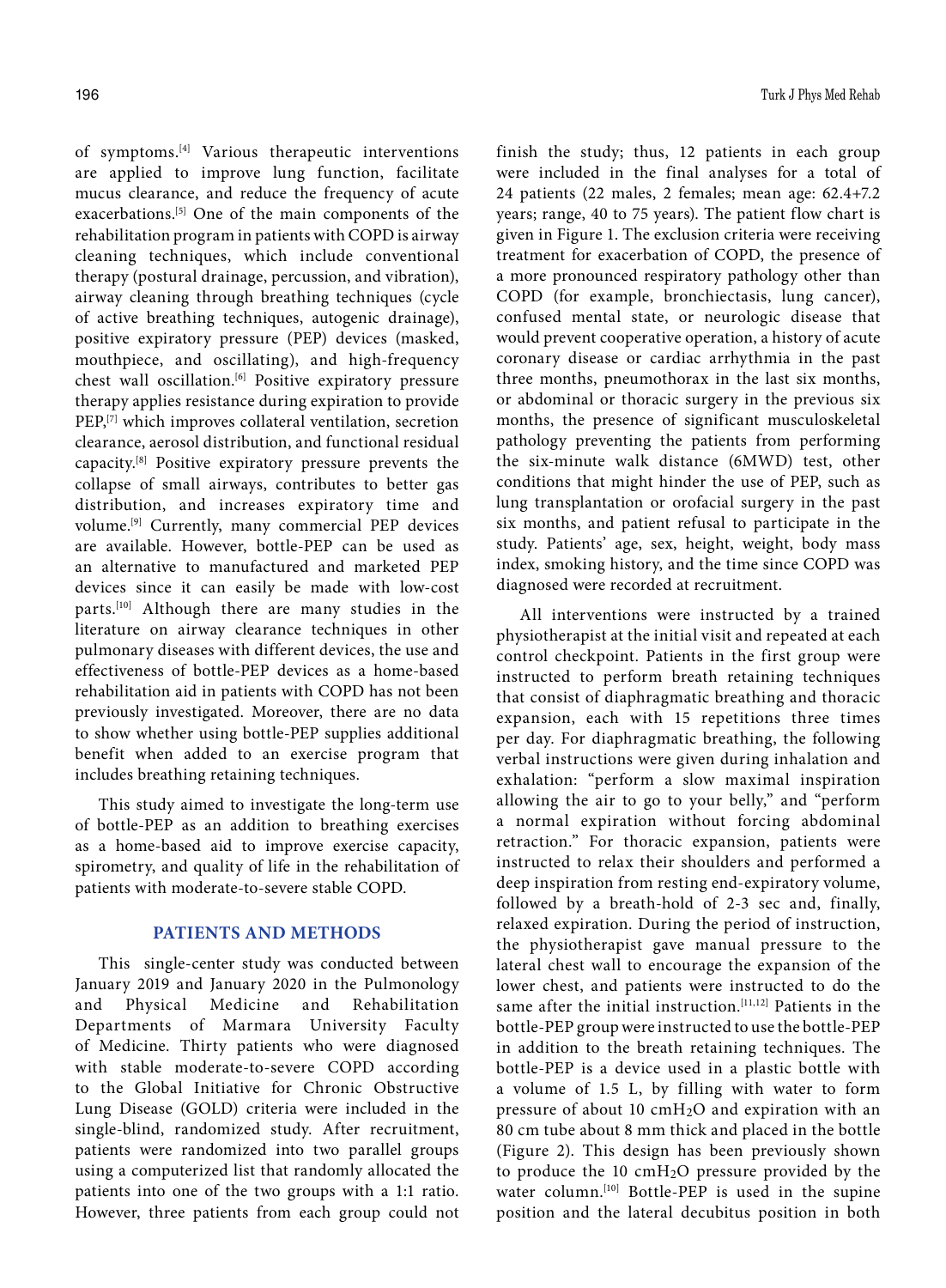

PEP: Positive expiratory pressure.

directions, and five expirations are recommended in each position. Patients are recommended to use it twice every day. Patients were weekly called to be reminded about bottle-PEP use to ensure continuous application of the exercises and bottle-PEP. These weekly sessions were also used to detect any acute exacerbations during the treatment, and patients were instructed to come to the hospital if they observed signs of exacerbation during or after their exercises.

All evaluations were performed and recorded by a blinded investigator. Patients were evaluated using the modified Medical Research Council scale (mMRC), COPD assessment test (CAT), spirometry, St. George's Respiratory Questionnaire (SGRQ), and the 6MWD test before the initiation of the program and after three and six months . If any of the patients were having an exacerbation during their follow-up, their assessments were postponed for four weeks. Spirometry was performed by a flow-sensitive device (Jaeger Masterscope PC; Hoechberg, Germany) according to the American Thoracic Society/European Respiratory Society (ATS/ERS) criteria.<sup>[13]</sup> Dyspnea levels of patients were graded from 0 to 4 by using levels of patients were graded from 0 to 4 by using Figure 2. Bottle-PEP device.<br>mMRC,<sup>[14]</sup> and the Turkish version of the CAT was PEP: Positive expiratory pressure.



PEP: Positive expiratory pressure.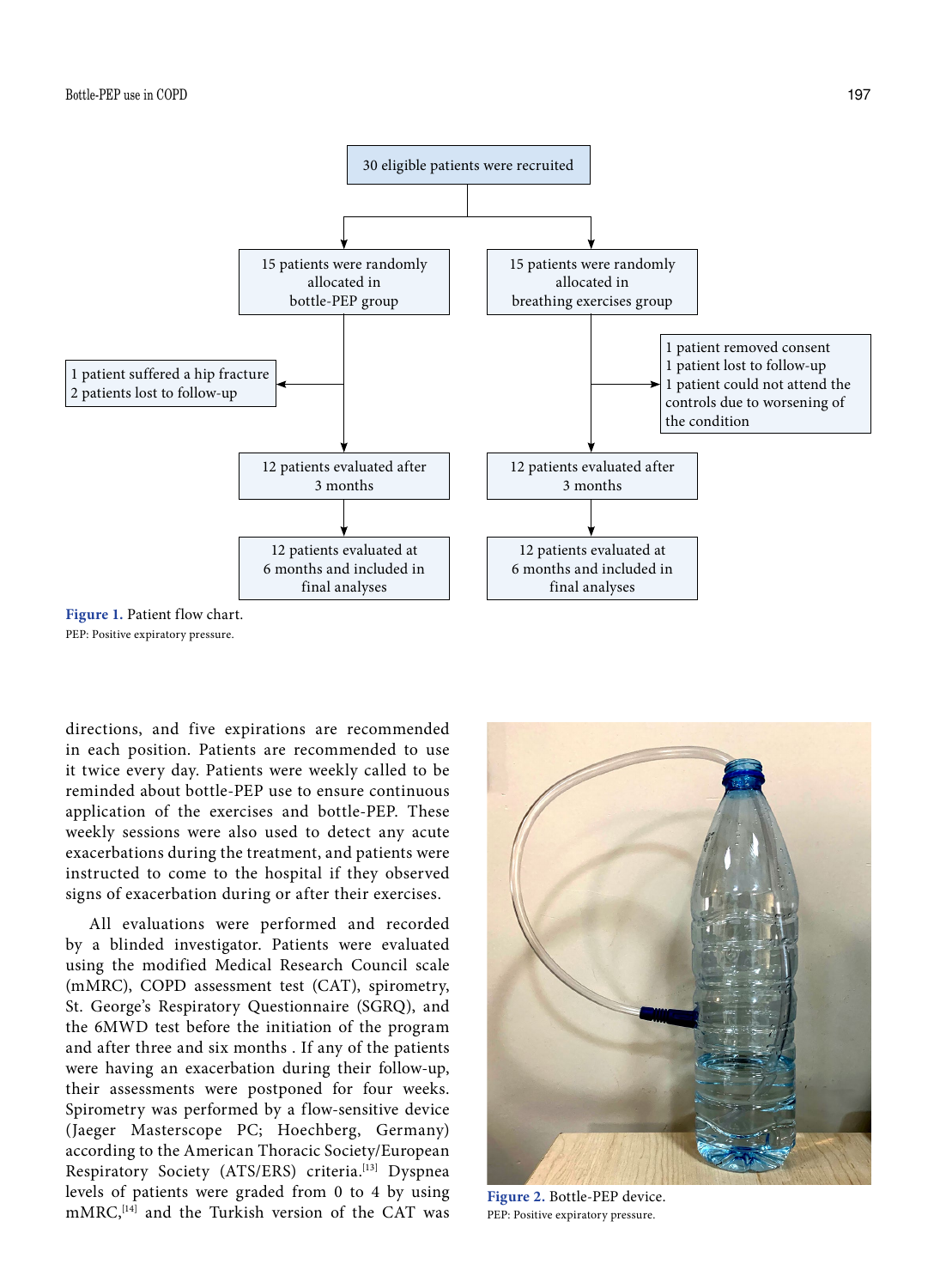applied to the patients to evaluate the degree of symptoms.[15] The 6MWD test was performed according to the ATS/ERS criteria.<sup>[16]</sup> The patients were guided to walk back and forth in a 30-m-long corridor. The total walking distance was recorded in meters. The SGRQ is a standardized self-completed questionnaire for measuring impaired health and perceived well-being (quality of life) in COPD. The total score was calculated from subcategory scores (symptoms, activity, and impact). Its scores range from 0 (no impairment) to 100 (maximum impairment). It has been previously translated to and validated in Turkish.[17]

#### **Statistical analysis**

Power analyses were performed using G\*Power version 3.1, software (Heinrich-Heine-Universität Düsseldorf, Düsseldorf, Germany). There are no previous studies with the exact primary outcome measurements; therefore, a similarly designed study that used 6MWD test as a secondary outcome measurement was followed as an example;[18] 11 volunteers in both groups were calculated to reach 95% power when alpha  $= 0.05$ , and the effect size was calculated as 1.47. Considering a potential drop-out rate of 20%, 15 patients were recruited for each group.[19] Other statistical analyses were performed using IBM SPSS version 22.0 software (IBM Corp., Armonk, NY, USA). There were no missing data. Basic methods were used for descriptive analyses. The distribution of the data was assessed using the Shapiro-Wilk test and Q-Q plots. The data were distributed normally. For the assessment of the effects within each group, repeated-measures analysis of variance (ANOVA) with Bonferroni correction was used. For group differences, two-way mixed ANOVA was used. A *p* value of <0.05 was accepted as statistically significant other than repeated measures analyses. After Bonferroni correction, a *p* value of <0.01666 was considered statistically significant.

#### **RESULTS**

 All of the patients had chronic bronchitis phenotype except two patients in each group who had emphysema phenotype. There were no significant

| Demographic properties of the patients        | <b>TABLE 1</b> |          |                         |             |              |                               |
|-----------------------------------------------|----------------|----------|-------------------------|-------------|--------------|-------------------------------|
|                                               |                |          | Bottle-PEP group (n=12) |             |              | Breath retaining group (n=12) |
|                                               | $\mathbf n$    | $\%$     | $Mean \pm SD$           | $\mathbf n$ | $\%$         | Mean±SD                       |
| Mean age (year)                               |                |          | $65.6 \pm 7.3$          |             |              | $60.7 \pm 6.7$                |
| Mean BMI (kg/m <sup>2</sup> )                 |                |          | $27.0 \pm 4.3$          |             |              | $27.1 \pm 5.4$                |
| <b>Sex</b><br>Male                            | 11             | 91       |                         | 11          | 91           |                               |
| GOLD classification                           |                |          |                         |             |              |                               |
| Class <sub>2</sub><br>Class 3                 | 6<br>6         | 50<br>50 |                         | 5<br>3      | 41.6<br>58.4 |                               |
| Initial mMRC                                  |                |          |                         |             |              |                               |
| mMRC 1                                        | 5              | 41.6     |                         | 8           | 66.6         |                               |
| mMRC 2                                        | 4              | 33.3     |                         |             |              |                               |
| mMRC 3                                        | 3              | 25       |                         | 4           | 33.3         |                               |
| Mean CAT score                                |                |          | $17.8 \pm 6.8$          |             |              | $16.5 \pm 11.8$               |
| Mean history of cigarette smoking (packyears) |                |          | $41.1 \pm 14.2$         |             |              | $46.8 \pm 22.4$               |
| Mean $FEV_1$ (%)                              |                |          | $54.4 \pm 19.8$         |             |              | $54.9 \pm 22.2$               |
| Mean FVC (%)                                  |                |          | $80.0 \pm 17.4$         |             |              | $86.9 \pm 24.9$               |
| Mean FEV1/FVC (%)                             |                |          | $61.2 \pm 20.4$         |             |              | 58.3±15.4                     |
| Mean six minute walk test (meter)             |                |          | 380.6±67.6              |             |              | $417.2 \pm 60.2$              |
| Mean time since diagnosis (year)              |                |          | $10.0 \pm 6.8$          |             |              | $12.5 \pm 5.8$                |
| Mean time since final exacerbation (month)    |                |          | $11.5 \pm 18.5$         |             |              | $14.4 \pm 24.5$               |

PEP: Positive expiratory pressure; SD: Standard deviation; BMI: Body-mass index; GOLD: Global Initiative for Chronic Obstructive Lung Disease; mMRC: Modified Medical Research Council scale; CAT: Chronic obstructive pulmonary disease assessment test; FEV1: Forced expiratory volume in 1 sec; FVC: Forced vital capacity.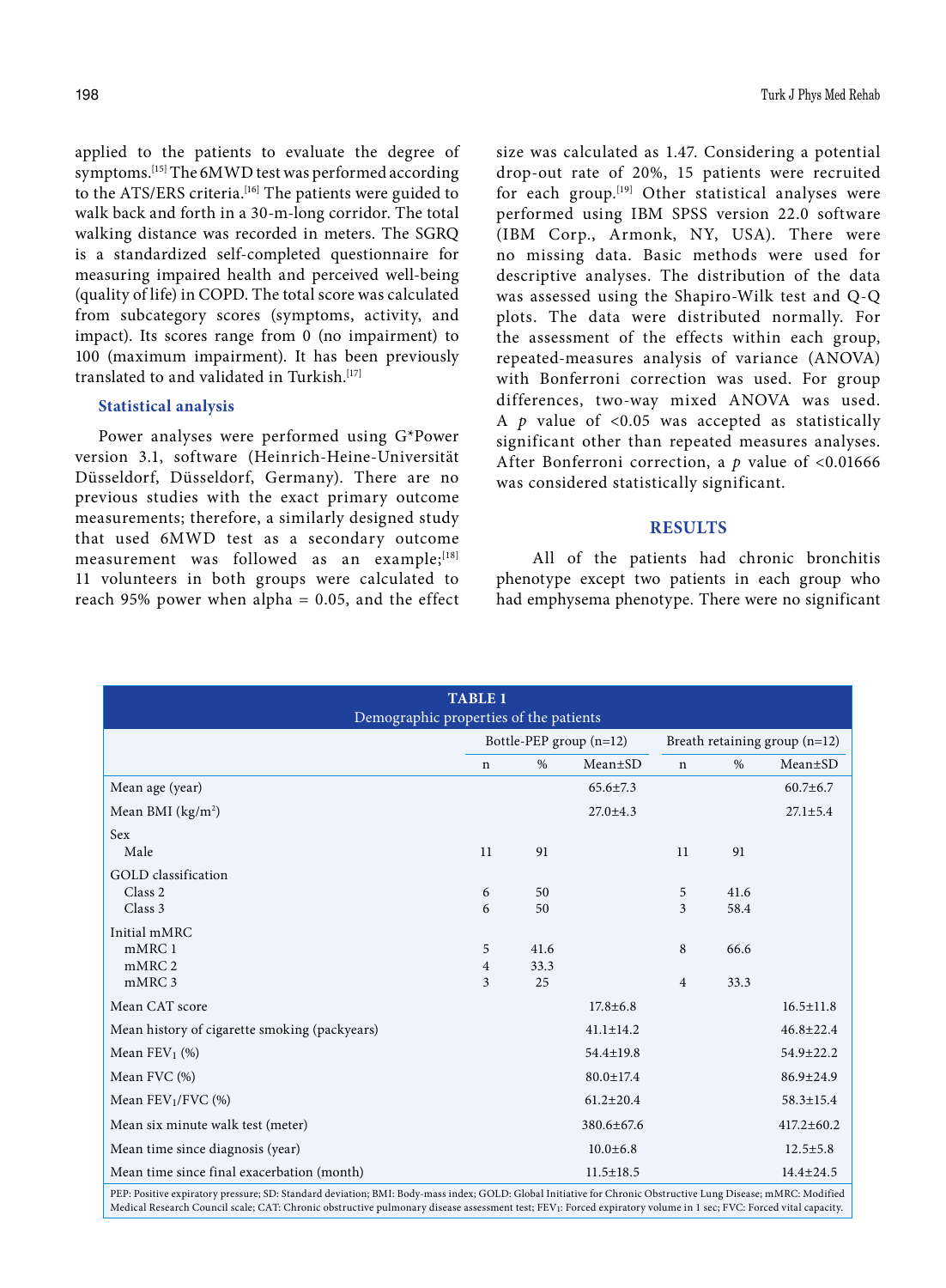|                    |                                   |                 |           |                       |                 |          | Changes within each group in three and six months<br>TABLE <sub>2</sub> |                 |         |                  |       |                              |           |                           |
|--------------------|-----------------------------------|-----------------|-----------|-----------------------|-----------------|----------|-------------------------------------------------------------------------|-----------------|---------|------------------|-------|------------------------------|-----------|---------------------------|
|                    |                                   |                 |           |                       |                 |          |                                                                         |                 |         |                  |       | Mean difference within group |           |                           |
|                    |                                   |                 | Month 0   |                       |                 | Month 3  |                                                                         |                 | Month 6 |                  |       | $0\,\nu s.$ 3 months         |           | 0 <sub>vs.</sub> 6 months |
|                    | Group                             | $Mean \pm SD$   | Mean      | $\overline{C}$<br>95% | Mean±SD         | Mean     | 95% CI                                                                  | Mean±SD         | Mean    | 95% CI           | Mean  | 95% CI                       | Mean      | 95% CI                    |
|                    | <b>Bottle</b>                     | 380.6±67.6      |           |                       | 444.1±22.0      |          |                                                                         | $458.9 + 23.4$  |         |                  | 63.44 | 25.12-101.75                 | 78.25     | 34.32-122.19              |
|                    | $\mathcal P$ value                |                 |           |                       |                 |          |                                                                         |                 |         |                  |       |                              |           |                           |
|                    | Breath retaining                  | 417.2±60.2      |           |                       | 445.4±52.2      |          |                                                                         | 446.4±56.5      |         |                  | 28.18 | 14.25-42.11                  | 29.18     | 10.21-48.17               |
| (meters)           | $\mathcal P$ value                |                 |           |                       |                 |          |                                                                         |                 |         |                  |       |                              |           |                           |
| 6-minute walk test | Mean difference<br>between groups |                 | 38.32     | 14.90-91.55           |                 | 9.73     | 45.68-65.15                                                             |                 | 12.53   | 49.08-74.16      |       |                              |           |                           |
|                    | $\mathcal P$ value                |                 | 0.15      |                       |                 | $0.71\,$ |                                                                         |                 | 0.67    |                  |       |                              |           |                           |
|                    | <b>Bottle</b>                     | $17.8 + 6.8$    |           |                       | $12.9 + 6.2$    |          |                                                                         | $13.6 + 8.4$    |         |                  | 4.91  | $0.29 - 9.54$                | 4.25      | $-1.49 - 9.99$            |
|                    | $\mathcal P$ value                |                 |           |                       |                 |          |                                                                         |                 |         |                  |       | $0.003*$                     |           | 0.18                      |
|                    | Breath retaining                  | $16.5 \pm 11.8$ |           |                       | $11.8 + 9.3$    |          |                                                                         | $13.5 + 9.6$    |         |                  | 4.72  | $-0.72 - 10.17$              | 3.00      | $-4.3 - 10.30$            |
| CAT score          | $\mathcal P$ value                |                 |           |                       |                 |          |                                                                         |                 |         |                  |       | 0.09                         |           | 0.79                      |
|                    | Mean difference<br>between groups |                 | 0.41      | $-7.50 - 8.34$        |                 | 0.42     | $-6.29 - 7.11$                                                          |                 | $-1.65$ | $-9.51 - 6.21$   |       |                              |           |                           |
|                    | $\mathcal P$ value                |                 | 0.91      |                       |                 | 0.90     |                                                                         |                 | 0.66    |                  |       |                              |           |                           |
|                    | <b>Bottle</b>                     | 57.1±23.1       |           |                       | $47.6 + 21.9$   |          |                                                                         | 44.9±22.7       |         |                  | 9.48  | $0.74 - 18.89$               | 12.14     | $-1.2 - 25.50$            |
|                    | P value                           |                 |           |                       |                 |          |                                                                         |                 |         |                  |       | $0.005*$                     |           | 0.08                      |
| SGRQ-total         | Breath retaining                  | $47.3 \pm 26.8$ |           |                       | $38.3 \pm 25.2$ |          |                                                                         | $40.3 \pm 24.6$ |         |                  | 9.03  | $-3.13 - 21.20$              | $7.00\,$  | $-5.16 - 19.17$           |
|                    | $\mathcal P$ value                |                 |           |                       |                 |          |                                                                         |                 |         |                  |       | 0.18                         |           | 0.39                      |
|                    | Mean difference<br>between groups |                 | 9.34      | $-11.47 - 30.15$      |                 | 7.61     | $-12.23 - 27.46$                                                        |                 | 1.85    | $-18.86 - 22.57$ |       |                              |           |                           |
|                    | $\it P$ value                     |                 | 0.36      |                       |                 |          | 0.43                                                                    |                 | 0.85    |                  |       |                              |           |                           |
|                    | <b>Bottle</b>                     | $72.1 \pm 19.6$ |           |                       | $65.9 \pm 19.6$ |          |                                                                         | $66.3 \pm 19.9$ |         |                  | 6.26  | $-4.64 - 17.17$              | 5.79      | $-5.72 - 17.30$           |
|                    | $\mathcal P$ value                |                 |           |                       |                 |          |                                                                         |                 |         |                  |       | 0.4                          |           | 0.55                      |
|                    | Breath retaining                  | $58.0 + 30.3$   |           |                       | $53.3 \pm 28.2$ |          |                                                                         | $56.4 + 23.2$   |         |                  | 4.67  | $-7.05 - 16.40$              | 1.55      | $-15.03 - 18.14$          |
|                    | P value                           |                 |           |                       |                 |          |                                                                         |                 |         |                  |       | 0.83                         |           |                           |
| SGRO-symptoms      | Mean difference<br>between groups |                 | $10.88\,$ | 32.18<br>$-10.42$     |                 | 10.69    | $-9.48 - 30.8$                                                          |                 | 8.07    | $-10.94 - 27.09$ |       |                              |           |                           |
|                    | $\mathcal P$ value                |                 | 0.30      |                       |                 | 0.38     |                                                                         |                 | 0.28    |                  |       |                              |           |                           |
|                    | <b>Bottle</b>                     | 64.7±22.8       |           |                       | 55.6±25.2       |          |                                                                         | $52.9 \pm 28.0$ |         |                  | 9.13  | $-4.22 - 22.48$              | $11.82\,$ | $-2.85 - 26.48$           |
|                    | $\mathcal P$ value                |                 |           |                       |                 |          |                                                                         |                 |         |                  |       | 0.24                         |           | 0.13                      |
|                    | Breath retaining                  | $54.5 \pm 22.1$ |           |                       | 46.1±20.5       |          |                                                                         | 49.2±18.6       |         |                  | 8.42  | $-0.85 - 17.70$              | 5.31      | $-8.10 - 18.72$           |
|                    | $\mathcal P$ value                |                 |           |                       |                 |          |                                                                         |                 |         |                  |       | 0.08                         |           | 0.84                      |
| Viivita-OAOS       | Mean difference<br>between groups |                 | 10.32     | 28.95<br>$-8.29 -$    |                 | 9.39     | $-9.8 - 28.59$                                                          |                 | 3.11    | $-17.87 - 24.09$ |       |                              |           |                           |
|                    | P value                           |                 | 0.26      |                       |                 |          | 0.32                                                                    |                 | 0.76    |                  |       |                              |           |                           |

Bottle-PEP use in COPD 199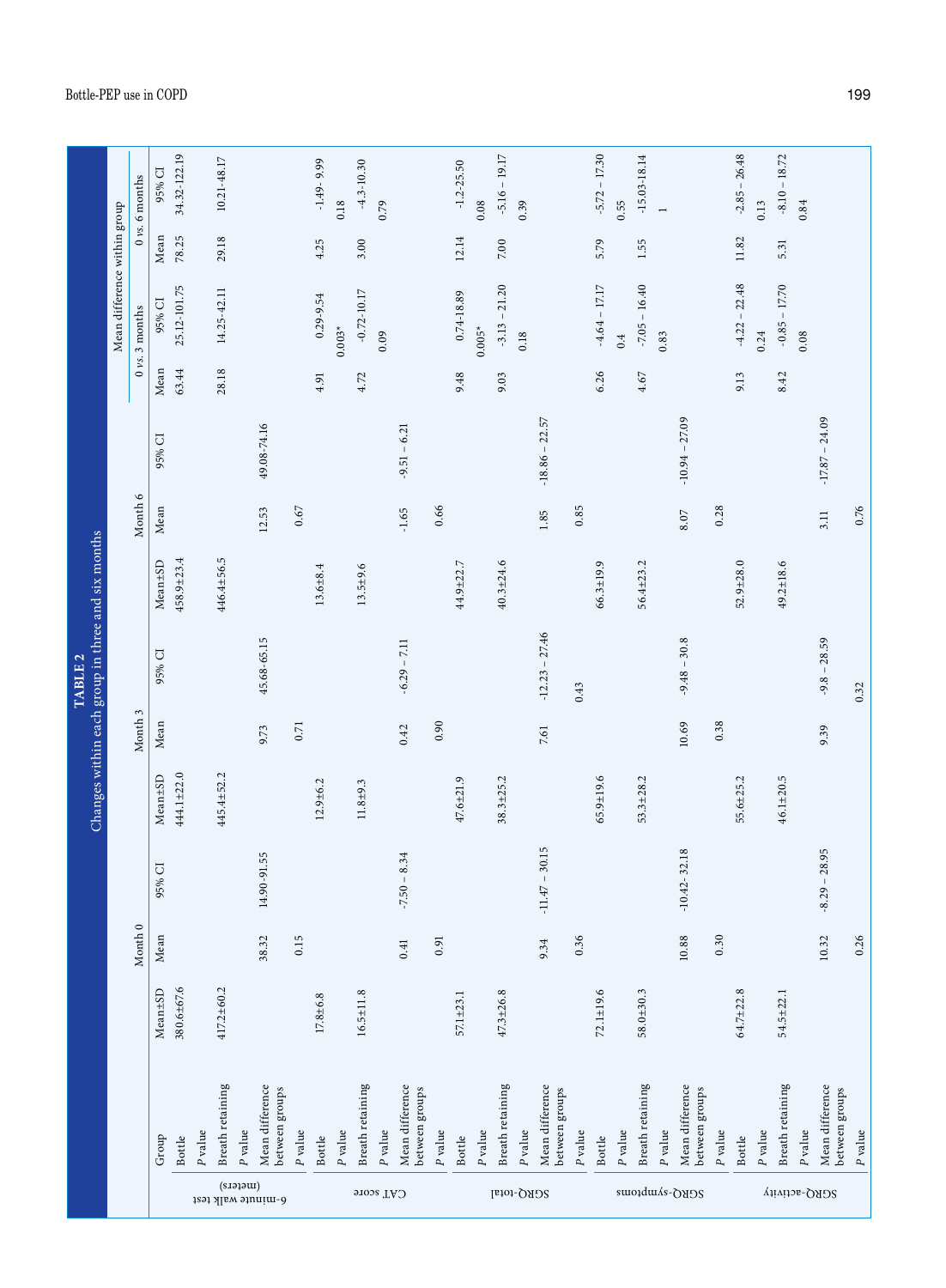|                                                        |                                   |                 |         |                  |                 |         |                  |                 |         |                  |       | Mean difference within group |       |                           |
|--------------------------------------------------------|-----------------------------------|-----------------|---------|------------------|-----------------|---------|------------------|-----------------|---------|------------------|-------|------------------------------|-------|---------------------------|
|                                                        |                                   |                 | Month 0 |                  |                 | Month 3 |                  |                 | Month 6 |                  |       | $0 \nu s$ . $3$ months       |       | 0 <sub>vs.</sub> 6 months |
|                                                        | Group                             | Mean±SD         | Mean    | 95% CI           | Mean±SD         | Mean    | 95% CI           | Mean±SD         | Mean    | 95% CI           | Mean  | 95% CI                       | Mean  | 95% CI                    |
|                                                        | <b>Bottle</b>                     | $48.0 + 26.0$   |         |                  | $37.3 \pm 23.8$ |         |                  | $33.7 \pm 23.6$ |         |                  | 10.66 | $-0.55 - 21.88$              | 14.28 | $-2.52 - 31.08$           |
|                                                        | P value                           |                 |         |                  |                 |         |                  |                 |         |                  |       | 0.06                         |       | 0.10                      |
|                                                        | Breath retaining                  | $36.7{\pm}30.4$ |         |                  | $28.2 \pm 28.4$ |         |                  | $29.2 + 29.6$   |         |                  | 11.49 | $-6.04 - 29.04$              | 10.47 | $-4.08 - 25.03$           |
|                                                        | P value                           |                 |         |                  |                 |         |                  |                 |         |                  |       | 0.26                         |       | 0.20                      |
| 5GRQ impact                                            | Mean difference<br>between groups |                 | 8.26    | $-15.32 - 31.85$ |                 | 6.45    | $-15.69 - 28.60$ |                 | 0.25    | $-23.10 - 23.62$ |       |                              |       |                           |
|                                                        | P value                           |                 | 0.47    |                  |                 | 0.55    |                  |                 | 0.98    |                  |       |                              |       |                           |
|                                                        | <b>Bottle</b>                     | 54.4±19.8       |         |                  | $55.3 \pm 20.7$ |         |                  | $51.5 \pm 24.0$ |         |                  | 0.95  | $-2.71 - 0.81$               | 3.79  | $-14.82 - 22.42$          |
|                                                        | $\mathcal P$ value                |                 |         |                  |                 |         |                  |                 |         |                  |       | 0.47                         |       |                           |
| $E\Lambda$ <sup>1</sup> betcent                        | Breath retaining                  | $54.9 \pm 22.2$ |         |                  | $53.0 + 22.9$   |         |                  | 51.5±19.5       |         |                  | 1.87  | $-1.26 - 5.00$               | 2.65  | $-6.87 - 14.12$           |
|                                                        | P value                           |                 |         |                  |                 |         |                  |                 |         |                  |       | 0.35                         |       |                           |
|                                                        | Mean difference<br>between groups |                 | 2.31    | $-13.79 - 18.41$ |                 | 2.33    | $-16.12 - 20.79$ |                 | 2.08    | $-17.31 - 21.47$ |       |                              |       |                           |
|                                                        | P value                           |                 | 0.76    |                  |                 | 0.80    |                  |                 | 0.82    |                  |       |                              |       |                           |
|                                                        | <b>Bottle</b>                     | 27.7±16.8       |         |                  | 28.0±16.7       |         |                  | $26.3 \pm 13.7$ |         |                  | 0.30  | $-3.78 - 94.73$              | 1.33  | $-2.93 - 5.26$            |
|                                                        | P value                           |                 |         |                  |                 |         |                  |                 |         |                  |       | 0.87                         |       | 0.5                       |
|                                                        | Breath retaining                  | $22.8 \pm 14.9$ |         |                  | $22.2 \pm 15.0$ |         |                  | $25.6 \pm 15.5$ |         |                  | 0.65  | $0.11 - 1.42$                | 2.78  | 2.69-8.25                 |
|                                                        | P value                           |                 |         |                  |                 |         |                  |                 |         |                  |       | 0.08                         |       | 0.28                      |
| $\mathop{\hbox{\rm WMEEx}}\nolimits_{\rm 2.2}$ betcent | Mean difference<br>between groups |                 | 4.35    | $-9.24 - 17.94$  |                 | 7.37    | $-5.92 - 20.62$  |                 | 3.35    | $-9.91 - 16.61$  |       |                              |       |                           |
|                                                        | P value                           |                 | 0.50    |                  |                 |         | 0.28             |                 | 0.60    |                  |       |                              |       |                           |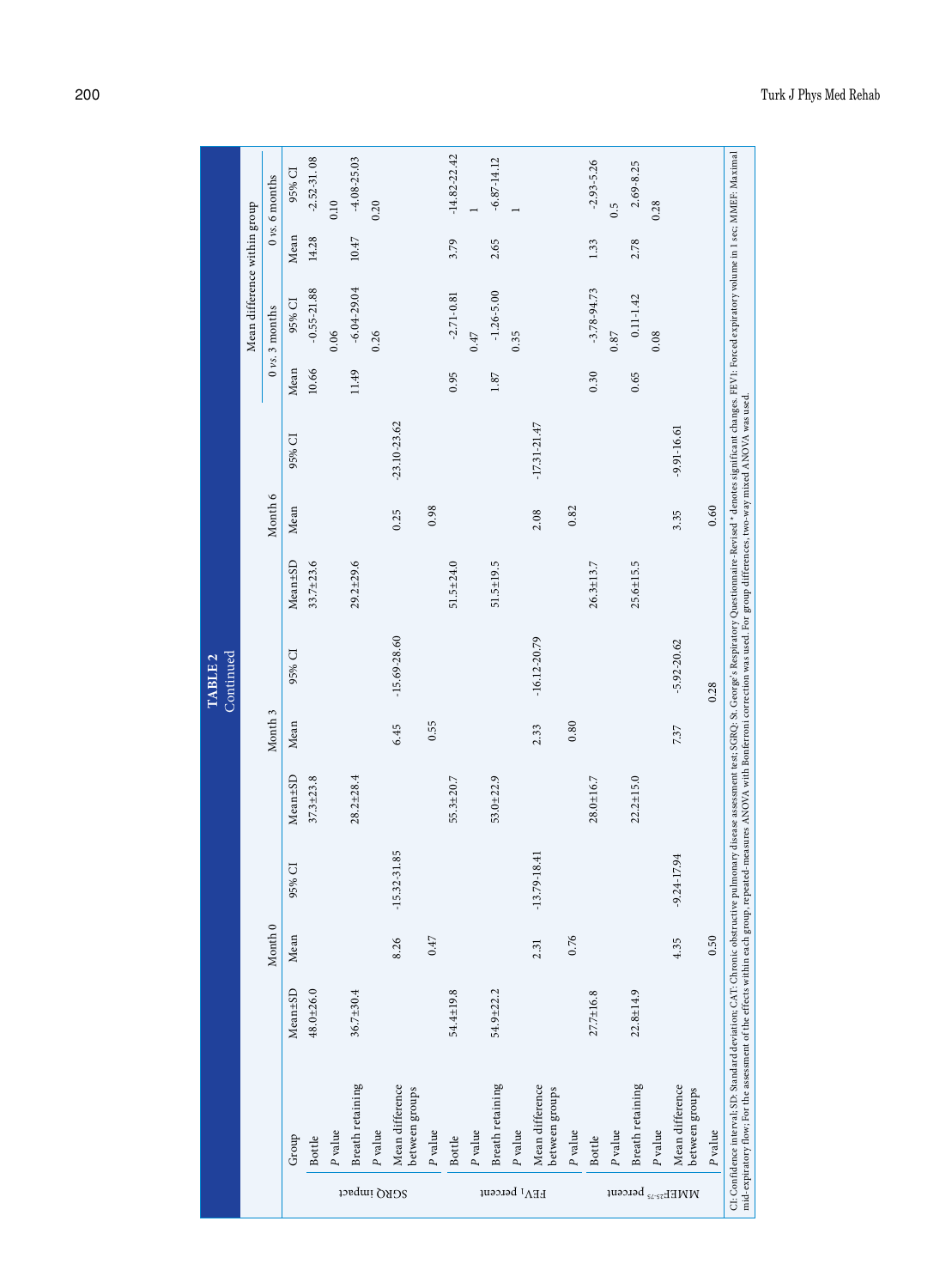differences between the demographic properties of the groups, which can be seen in Table 1.

In the bottle-PEP group, patients' mean 6MWD increased from 380.6±67.6 to 444.1±22.0 m (p=0.002), the mean CAT score decreased from 17.8±36.8 to 12.9±6.2 (p=0.03), and the mean SGRQ total score significantly decreased from 57.1±23.1 to  $47.6 \pm 2.9$  (p<0.05) after three months. The improvement in 6MWD continued at six months; however, improvements in SGRQ and CAT scores did not persist. In the exercise group, only the 6MWD improved (417.2±60.2 to 445.4±52.2, p=0.001), with no significant improvements in other parameters. In the results of two-way mixed ANOVA, there were no significant interactions between the addition of bottle-PEP and 6MWD, CAT scores, SGRQ scores, or the forced expiratory volume in 1 sec  $(FEV_1)$ (p>0.05 for all parameters). Similarly, the main effect of the group did not demonstrate a significant change in these parameters (p>0.05 for all parameters). The change in parameters within each group and group comparisons at every checkpoint are given in



**Figure 3.** Graph depicting changes in main parameters in each group within the time frame of the study.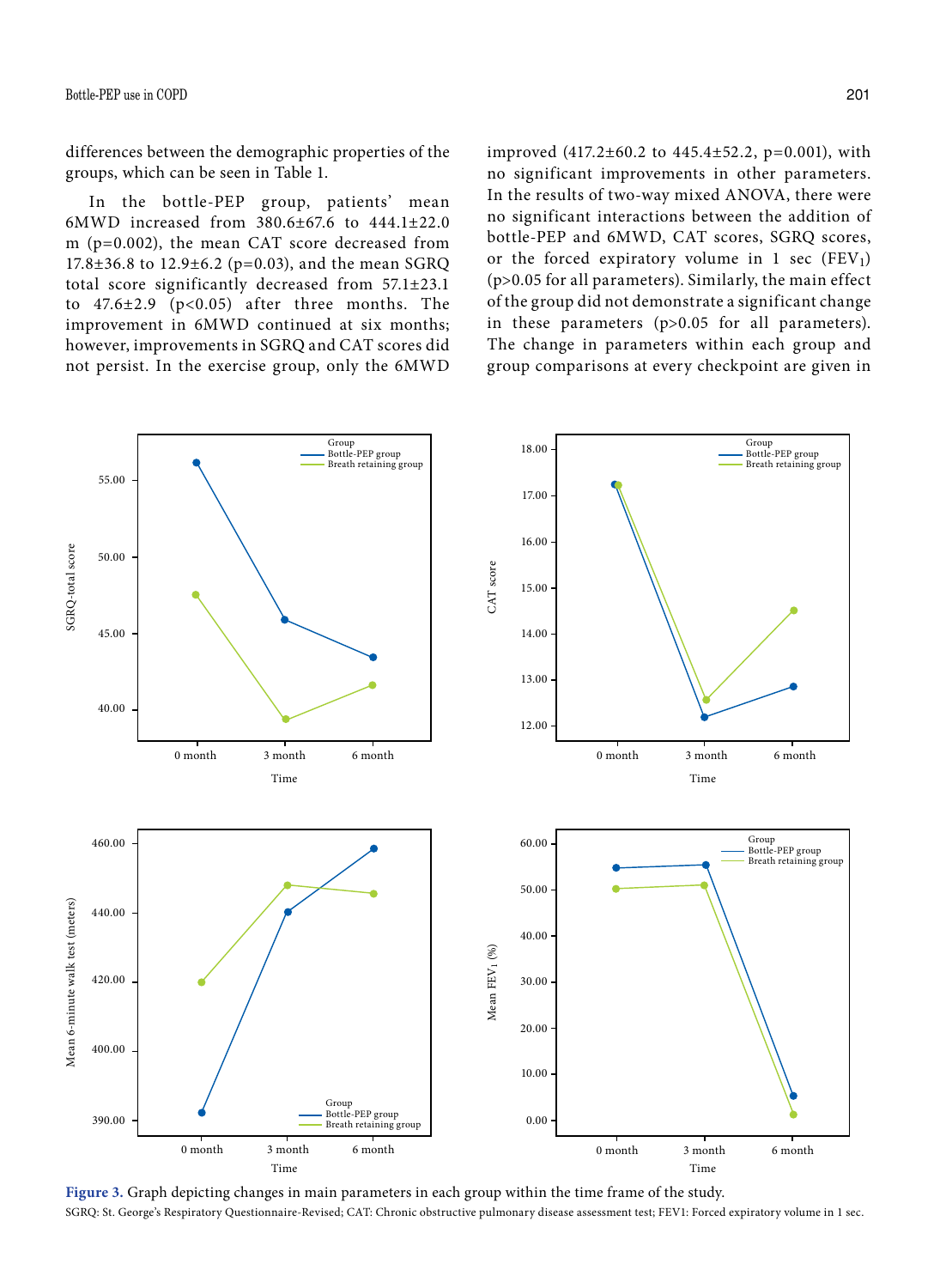Table 2. These changes have also been visualized in Figure 3.

One patient in each group had an infective exacerbation during the study period. None of the patients experienced any adverse or unwanted effects due to the therapies implemented during the study. The patients' medications were optimized at the beginning of the study. The patients who had exacerbations received antibiotic therapy during the exacerbation period, and they all returned to their baseline therapies after the treatment.

# **DISCUSSION**

This study showed that a long-term home program including bottle-PEP as a rehabilitation intervention improved symptoms and quality of life; however, it was not superior to a breathing retaining exercise regimen. Nevertheless, they were both effective in improving functional outcomes. The changes in symptoms and quality of life were sustained for a short period for some measurements, and functional improvement was sustained for six months. None of the treatments exhibited any significant changes in spirometric parameters.

Positive expiratory pressure techniques are already widely implemented in pulmonary rehabilitation in a variety of conditions. The main problem is that in countries that have populations with lower socioeconomic status or insurance policies that do not cover PEP devices, they may not be acquired by the patients and cannot be used. Bottle-PEP is easily assembled by a physician and can be administered as an alternative to commercially available devices, therefore, constituting a valuable choice.<sup>[20]</sup> Previous surveys among physical therapists showed that it was used daily in a variety of situations.[21] A recent review demonstrated that there were only seven articles that implemented bottle-PEP, and most of the existing literature was about the technical properties of the device rather than long-term results.<sup>[22]</sup> In patients with COPD, only one study investigated the postexercise effects of bottle-PEP, and it revealed that it could reduce postexercise dyspnea.<sup>[23]</sup> Similarly, other studies that implemented PEP used it during acute exacerbations for a short period and followed up the patients after the treatment had ended, rather than trying to implement PEP therapy as a long-term option. These studies reported short-term results, displaying PEP therapies' advantages compared to usual medical care.<sup>[18,24,25]</sup> To the best of our knowledge, this is the first study to implement and evaluate

bottle-PEP as a home-rehabilitation therapy in patients with stable COPD.

The results of the present study did not show a significantly favorable outcome for bottle-PEP compared to breathing retaining techniques alone. However, the changes within the bottle-PEP group were statistically significant, whereas they were not in the other group. These results indicate that although the difference was negligible between the groups, bottle-PEP can constitute an important addition in patients who have trouble cooperating with breathing techniques or find them too abstract without a device to guide them. In addition, the short-term changes in the bottle-PEP group signify that it may be more helpful in motivating patients̓ participation in pulmonary rehabilitation treatments. There was only one exacerbation in each group, and no further complications were observed due to bottle-PEP, confirming that it can be a safe alternative when used in stable patients. It must be kept in mind that, in study conditions, these patients were closely monitored, and infection control may not be adequate during circumstances of daily practice. The lack of significant differences between groups can help us determine that breathing techniques can be solely implemented for a safer approach if there are doubts about proper device use and cleaning.

There are several limitations of this study. First, although sample sizing was implemented, the population of the single-centered study was narrow and lacked female participants, making it hard to generalize to the wider population of patients with COPD. Second, the mechanisms of the implemented techniques were not investigated since they were considered beyond the scope of this study; further research may also be warranted on this issue. Lastly, the actual usage by the patients could not be monitored directly since both approaches were implemented as home rehabilitation programs. Although the patients were checked on via phone calls, we cannot be certain that they implemented the therapies as they were instructed. However, this design might also be helpful in simulating daily life conditions more realistically.

In conclusion, bottle-PEP can constitute a safe and low-cost alternative to other PEP devices; however, it does not significantly contribute when added to breath retaining techniques in patients with moderate-to-severe COPD in improving function and quality of life.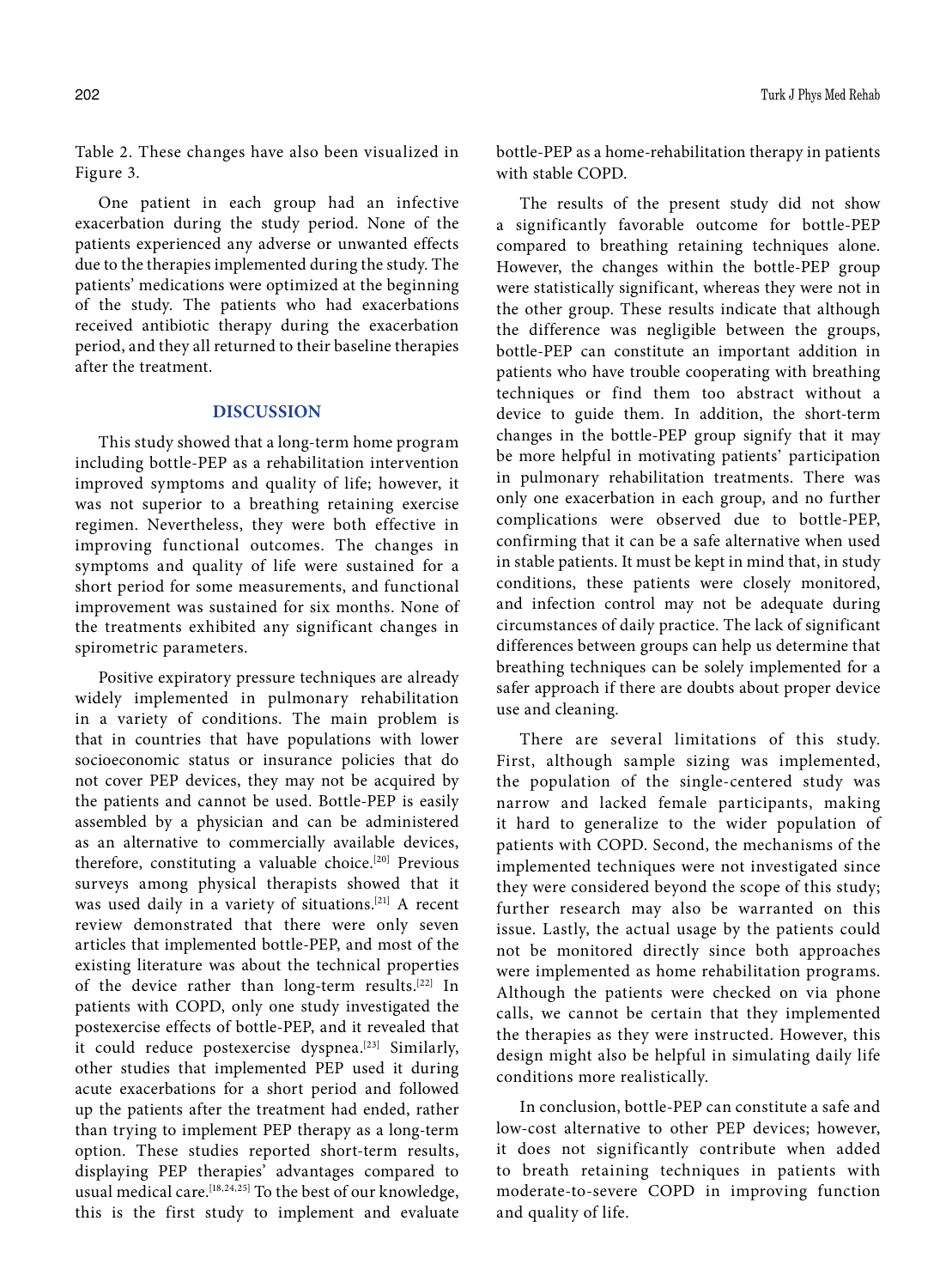**Ethics Committee Approval:** The study protocol was approved by the Marmara University Faculty of Medicine Ethics Committee (Number: 09.2019.052) and was registered to the Clinical Trials system (Number: NCT03900195). The study was conducted in accordance with the principles of the Declaration of Helsinki**.**

**Patient Consent for Publication:** A written informed consent was obtained from the patients.

**Data Sharing Statement:** The data that support the findings of this study are available from the corresponding author upon reasonable request.

**Author Contributions:** Was involved in background and research design, patient recruitment, data analyses, writing and editing of the manuscript: Ö.K.C., İ.Y. E.E.; Patient recruitment, writing and editing of the manuscript: D.K., S.K., B.F.

**Conflict of Interest:** The authors declared no conflicts of interest with respect to the authorship and/or publication of this article.

**Funding:** The authors received no financial support for the research and/or authorship of this article.

#### **REFERENCES**

- 1. Asia Pacific COPD Roundtable Group. Global Initiative for Chronic Obstructive Lung Disease strategy for the diagnosis, management and prevention of chronic obstructive pulmonary disease: An Asia-Pacific perspective. Respirology 2005;10:9-17.
- 2. López-Campos JL, Tan W, Soriano JB. Global burden of COPD. Respirology 2016;21:14-23.
- 3. ZuWallack R, Hedges H. Primary care of the patient with chronic obstructive pulmonary disease-part 3: Pulmonary rehabilitation and comprehensive care for the patient with chronic obstructive pulmonary disease. Am J Med 2008;121(7 Suppl):S25-32.
- 4. Riario-Sforza GG, Yacoub MR, Incorvaia C. Pulmonary rehabilitation as evaluated by clinical trials: An overview. Rev Recent Clin Trials 2010;5:76-84.
- 5. Ries AL, Bauldoff GS, Carlin BW, Casaburi R, Emery CF, Mahler DA, et al. Pulmonary rehabilitation: Joint ACCP/ AACVPR evidence-based clinical practice guidelines. Chest 2007;131(5 Suppl):4S-42S.
- 6. Osadnik CR, McDonald CF, Holland AE. Advances in airway clearance technologies for chronic obstructive pulmonary disease. Expert Rev Respir Med 2013;7:673-85.
- 7. Darbee JC, Ohtake PJ, Grant BJ, Cerny FJ. Physiologic evidence for the efficacy of positive expiratory pressure as an airway clearance technique in patients with cystic fibrosis. Phys Ther 2004;84:524-37.
- 8. Fink JB. Positive pressure techniques for airway clearance. Respir Care 2002;47:786-96.
- 9. Phillips J, Lee A, Pope R, Hing W. Effect of airway clearance techniques in patients experiencing an acute exacerbation of bronchiectasis: A systematic review. Physiother Theory Pract 2020;36:1300-15.
- 10. Mestriner RG, Fernandes RO, Steffen LC, Donadio MV. Optimum design parameters for a therapist-constructed positive-expiratory-pressure therapy bottle device. Respir Care 2009;54:504-8.
- 11. Yamaguti WP, Claudino RC, Neto AP, Chammas MC, Gomes AC, Salge JM, et al. Diaphragmatic breathing training program improves abdominal motion during natural breathing in patients with chronic obstructive pulmonary disease: A randomized controlled trial. Arch Phys Med Rehabil 2012;93:571-7.
- 12. White D, Stiller K, Willson K. The role of thoracic expansion exercises during the active cycle of breathing techniques. Physiotherapy Theory and Practice 1997;13:155-62.
- 13. Miller MR, Hankinson J, Brusasco V, Burgos F, Casaburi R, Coates A, et al. Standardisation of spirometry. Eur Respir J 2005;26:319-38.
- 14. Bestall JC, Paul EA, Garrod R, Garnham R, Jones PW, Wedzicha JA. Usefulness of the Medical Research Council (MRC) dyspnoea scale as a measure of disability in patients with chronic obstructive pulmonary disease. Thorax 1999;54:581-6.
- 15. Yorgancıoğlu A, Polatlı M, Aydemir Ö, Yılmaz Demirci N, Kırkıl G, Naycı Atış S, et al. KOAH değerlendirme testinin Türkçe geçerlilik ve güvenilirliği. Tuberk Toraks 2012;60:314-20.
- 16. ATS Committee on Proficiency Standards for Clinical Pulmonary Function Laboratories. ATS statement: Guidelines for the six-minute walk test. Am J Respir Crit Care Med 2002;166:111-7.
- 17. Polatlı M, Yorgancıoğlu A, Aydemir Ö, Yılmaz Demirci N, Kırkıl G, Atış Naycı S, et al. St. George solunum anketinin Türkçe geçerlilik ve güvenilirliği. Tuberk Toraks 2013;61:81-7.
- 18. Milan S, Bondalapati P, Megally M, Patel E, Vaghasia P, Gross L, et al. Positive expiratory pressure therapy with and without oscillation and hospital length of stay for acute exacerbation of chronic obstructive pulmonary disease. Int J Chron Obstruct Pulmon Dis 2019;14:2553-61.
- 19. Bell ML, Kenward MG, Fairclough DL, Horton NJ. Differential dropout and bias in randomised controlled trials: When it matters and when it may not. BMJ 2013;346:e8668.
- 20. Eastwood B, Jepsen N, Coulter K, Wong CA, Zeng IS. Challenges of undertaking a clinical trial using bubble-PEP in an acute exacerbation of chronic obstructive pulmonary disease: A feasibility study. New Zealand Journal of Physiotherapy 2016;44:8-16.
- 21. Westerdahl E, Osadnik C, Emtner M. Airway clearance techniques for patients with acute exacerbations of chronic obstructive pulmonary disease: Physical therapy practice in Sweden. Chron Respir Dis 2019;16:1479973119855868.
- 22. Liverani B, Nava S, Polastri M. An integrative review on the positive expiratory pressure (PEP)-bottle therapy for patients with pulmonary diseases. Physiother Res Int 2020;25:e1823.
- 23. Ubolsakka-Jones C, Pongpanit K, Boonsawat W, Jones DA. Positive expiratory pressure breathing speeds recovery of postexercise dyspnea in chronic obstructive pulmonary disease. Physiother Res Int 2019;24:e1750.